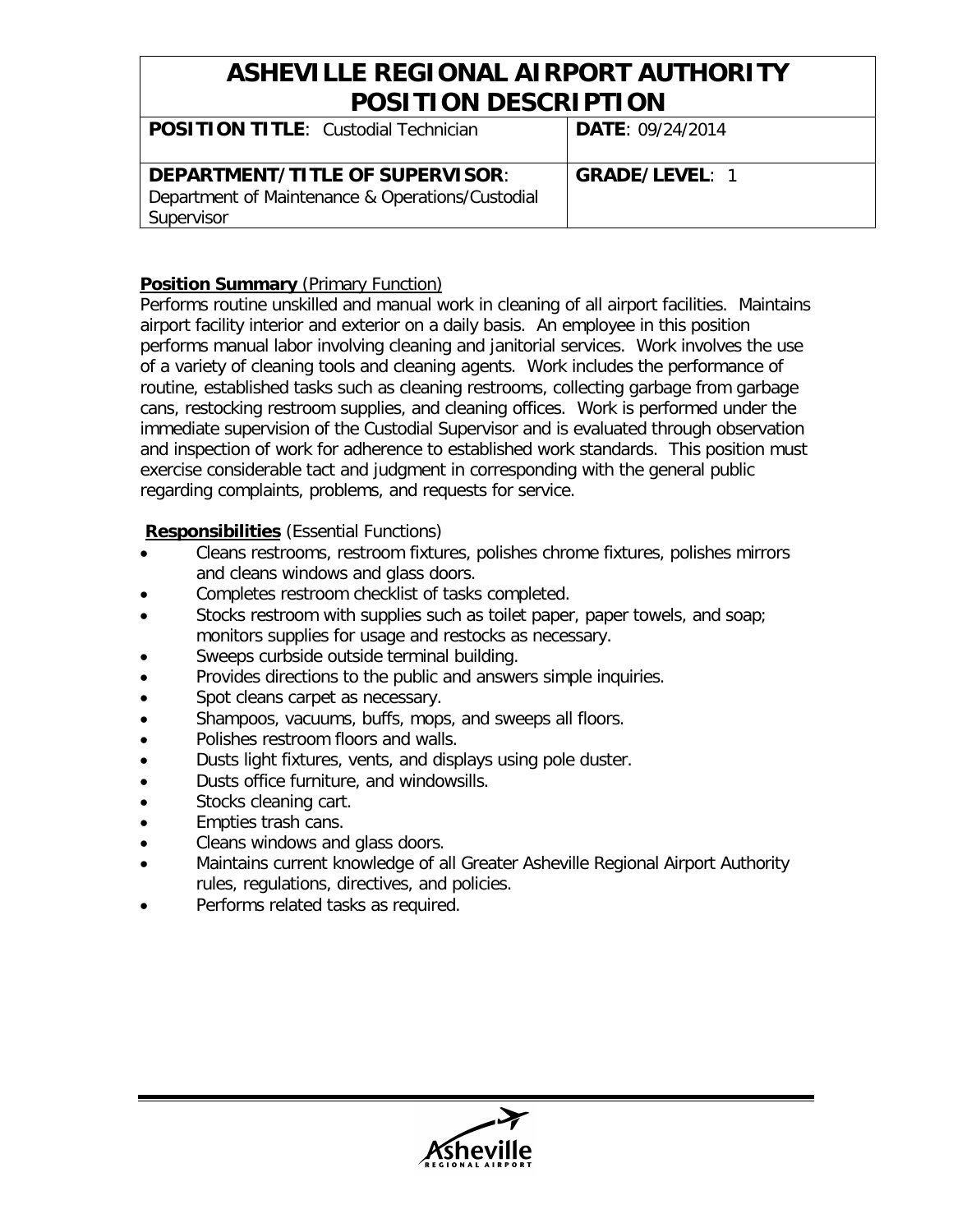## **ASHEVILLE REGIONAL AIRPORT AUTHORITY POSITION DESCRIPTION**

| <b>POSITION TITLE: Custodial Technician</b>                                                       | <b>DATE: 09/24/2014</b> |
|---------------------------------------------------------------------------------------------------|-------------------------|
| DEPARTMENT/TITLE OF SUPERVISOR:<br>Department of Maintenance & Operations/Custodial<br>Supervisor | <b>GRADE/LEVEL: 1</b>   |

**Education Requirements** (Evaluation Factors: Skills, Education, Experience, and Ability)

• Completion of high school or equivalent education required. Experience working in the custodial field, or any combination of education and experience that produces the required knowledge, skill, and abilities listed above.

### **Experience Requirements**

- Working knowledge of occupational hazards and applicable job-relative safety precautions associated with assigned work.
- Skill in applying the methods, principles and techniques, tools, and equipment utilized in custodial maintenance and cleaning.
- Skill in applying safety regulations, occupational hazards, and related safety precautions.
- Skill in using cleaning chemicals, solutions, tools, and equipment.
- Skill in using custodial materials, tools, and equipment utilized in the cleaning of buildings.
- Ability to establish and maintain effective working relationships with staff, tenants, visitors, and supervisors.
- Ability to follow established directions and procedures for completing work assigned.

### **Other Requirements**

- A Valid North Carolina driver's license preferred.
- Ability to pass and maintain security clearance.
- Ability to pass drug screening as may be required.

### **Working Conditions**

- Physical Demand Work in this position is light work exerting up to 50 lbs. of force occasionally, and/or up to 20 lbs of force frequently, and/or negligible amounts of force constantly to move objects.
- Physical activities include some stooping, crouching, reaching, standing, walking, pushing, pulling, lifting, grasping, and repetitive motions.
- This position is required to have the visual acuity to determine the accuracy, neatness, and thoroughness of work assigned. This position is exposed to chemicals used for cleaning.
- This position is primarily subject to inside conditions; however, the duties require the position to assist the Snow Boss with snow removal activities around the Airport as needed from time to time.